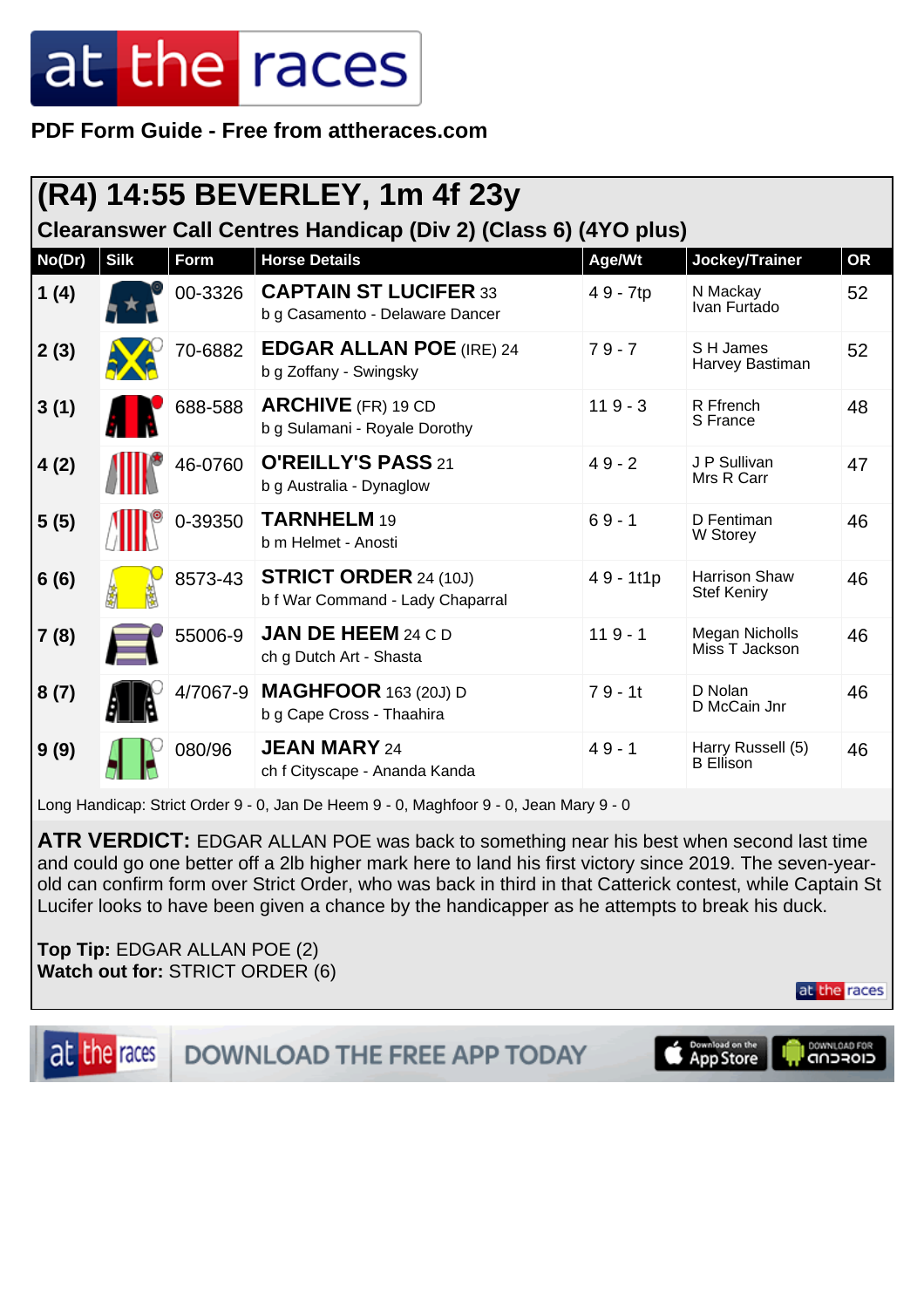**PDF Form Guide - Free from attheraces.com**

|                                                                        | (R4) 15:10 AYR, 5f |             |                                                                    |            |                                   |           |  |  |  |
|------------------------------------------------------------------------|--------------------|-------------|--------------------------------------------------------------------|------------|-----------------------------------|-----------|--|--|--|
| Enjoy Afternoon Tea At westernhousehotel Handicap (Class 4) (3YO plus) |                    |             |                                                                    |            |                                   |           |  |  |  |
| No(Dr)                                                                 | <b>Silk</b>        | <b>Form</b> | <b>Horse Details</b>                                               | Age/Wt     | Jockey/Trainer                    | <b>OR</b> |  |  |  |
| 1(4)                                                                   |                    | 2311-36     | <b>BLACK FRIDAY 27 C D</b><br>b g Equiano - The Clan Macdonald     | $610 - 0$  | P Mathers<br>R Michael Smith      | 83        |  |  |  |
| 2(2)                                                                   |                    | 04564-2     | <b>NEVER DARK 17 D</b><br>b g No Nay Never - Dark Missile          | $49 - 9$   | A Mullen<br>I Jardine             | 78        |  |  |  |
| 3(5)                                                                   |                    | 114436      | <b>SOUL SEEKER (IRE) 10 D</b><br>b g Oasis Dream - Mad About You   | $49 - 9$   | D Tudhope<br>D O'Meara            | 78        |  |  |  |
| 4(6)                                                                   |                    | 713-040     | <b>SON AND SANNIE (IRE) 17 D</b><br>b g Es Que Love - Anamundi     | $59 - 9$   | Jason Hart<br>P T Midgley         | 78        |  |  |  |
| 5(7)                                                                   |                    | 436252      | <b>BE PROUD</b> (IRE) 17 D<br>b g Roderic O'connor - Agnista       | $59 - 6p1$ | P Mulrennan<br>J S Goldie         | 75        |  |  |  |
| 6(3)                                                                   |                    | 09-7543     | <b>EEH BAH GUM (IRE) 8 D BF</b><br>b g Dandy Man - Moonline Dancer | $69 - 1p$  | D Allan<br>T D Easterby           | 70        |  |  |  |
| 7(8)                                                                   |                    | 3-08063     | <b>TOMILY</b> (IRE) 36 C D<br>b g Canford Cliffs - Cake            | $78 - 12$  | Jamie Gormley<br>I Jardine        | 67        |  |  |  |
| 8(9)                                                                   |                    | 0-08365     | <b>SOUND OF IONA 14 CD</b><br>ch m Orientor - Eternal Instinct     | $58 - 9h1$ | Ben Robinson<br>J S Goldie        | 64        |  |  |  |
| 9(1)                                                                   |                    | $0 - 04$    | <b>ARDBRIN</b> (IRE) 26<br>b c Dragon Pulse - Ard Na Sidhe         | $38 - 4v1$ | <b>B A Curtis</b><br>Mrs S Dawson | 65        |  |  |  |

**ATR VERDICT:** NEVER DARK hit the line strong on his seasonal appearance when finding just one rival too good at Musselburgh 17 days ago. The Ian Jardine-trained gelding rates the one to beat off the same mark, although Son And Sannie could provide stern opposition now stepping down in grade, having competed in the Epsom Dash earlier this month. Soul Seeker recorded successive victories on similar ground earlier this year and completes the shortlist now the handicapper has given him a chance.

**Top Tip:** NEVER DARK (2) **Watch out for:** SON AND SANNIE (4)

at the races

DOWNLOAD THE FREE APP TODAY

Download on the<br>App Store DOWNLOAD FOR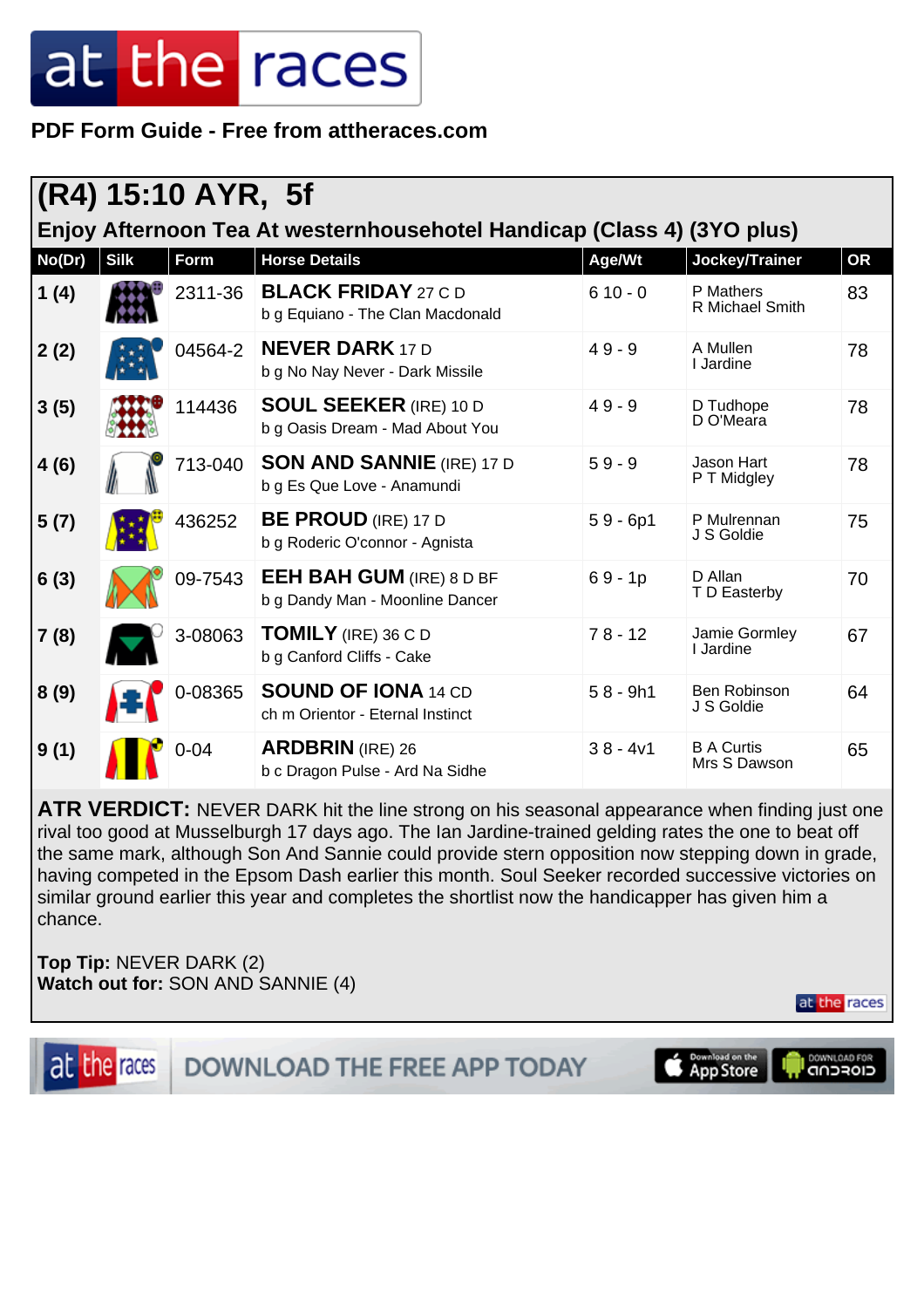**PDF Form Guide - Free from attheraces.com**

|                                                  |             |             | (R5) 15:30 BEVERLEY, 1m 1f 207y                                          |            |                                        |           |  |  |
|--------------------------------------------------|-------------|-------------|--------------------------------------------------------------------------|------------|----------------------------------------|-----------|--|--|
| <b>Brantingham Handicap (Class 4) (4YO plus)</b> |             |             |                                                                          |            |                                        |           |  |  |
| No(Dr)                                           | <b>Silk</b> | <b>Form</b> | <b>Horse Details</b>                                                     | Age/Wt     | Jockey/Trainer                         | <b>OR</b> |  |  |
| 1(3)                                             |             | 4889-02     | <b>JUST HISS 22 C</b><br>b g Lawman - Feather Boa                        | $89 - 11p$ | Charlie O'Dwyer (7)<br>T D Easterby    | 81        |  |  |
| 2(4)                                             |             | 071245      | <b>ZIHAAM</b> 24 CD<br>ch g Dutch Art - Hymnsheet                        | 79 - 7p    | Ben Sanderson (3)<br>R G Fell          | 77        |  |  |
| 3(1)                                             |             | 4-61223     | <b>REGAL MIRAGE</b> (IRE) 11 CD BF<br>ch g Aqlaam - Alzaroof             | $79 - 6p$  | J P Sullivan<br>T D Easterby           | 76        |  |  |
| 4(8)                                             |             | 44-2172     | <b>MAJALAAT</b> (IRE) 12 D BF<br>b g New Approach - Fawaayed             | $59 - 4$   | Oliver Stammers (5)<br>Rebecca Menzies | 74        |  |  |
| 5(6)                                             |             | 2035-08     | <b>MUSIC SEEKER (IRE) 47 D</b><br>b g Henrythenavigator - Danehill Music | $79 - 3t$  | <b>Harrison Shaw</b><br>D Carroll      | 73        |  |  |
| 6(7)                                             |             | 65-4317     | <b>WHERE'S JEFF 32 CD</b><br>b g Haafhd - Piece Of Magic                 | $69 - 2$   | Joanna Mason (3)<br>M W Easterby       | 72        |  |  |
| 7(5)                                             |             | 222113      | <b>PUCKLE 8 CD BF</b><br>b f Poet's Voice - Pasithea                     | $49 - 0p$  | J Fanning<br>M Johnston                | 70        |  |  |
| 8(2)                                             |             |             | 0/57947- VENTURA GOLD (IRE) 308<br>b g Red Jazz - Desert Shine           | $68 - 7$   | P Hanagan<br>J Mackie                  | 63        |  |  |

ATR VERDICT: A competitive event which could go the way of MAJALAAT, who was denied by half a length on stable debut for Rebecca Menzies at Haydock last time and is just 2lb higher now. He is backed to confirm form with Regal Mirage (second) from when he scored at Pontefract earlier this term, and can double his tally of career wins. Course specialist Zihaam and the aforementioned Regal Mirage have both tasted success at this track already this season and have to be taken seriously, while Puckle wasn't disgraced when third in search of a hat-trick off this mark at Carlisle last week.

**Top Tip:** MAJALAAT (4) **Watch out for:** REGAL MIRAGE (3)

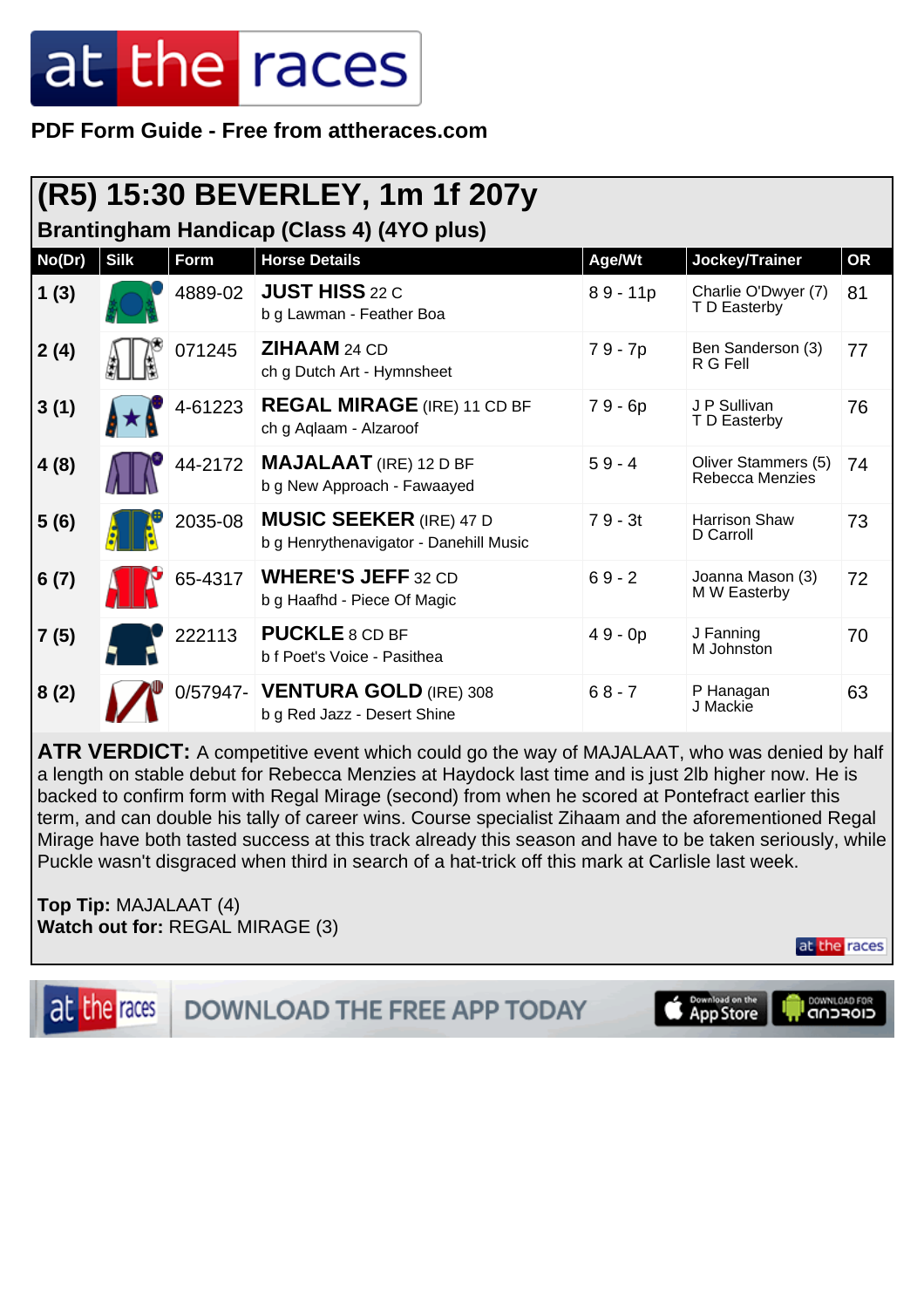**PDF Form Guide - Free from attheraces.com**

|                                                                                     | (R5) 15:45 AYR, 5f |             |                                                                                   |           |                                 |           |  |  |
|-------------------------------------------------------------------------------------|--------------------|-------------|-----------------------------------------------------------------------------------|-----------|---------------------------------|-----------|--|--|
| Irish Stallion Farms EBF Land O'Burns Fillies' Stakes (Listed) (Class 1) (3YO plus) |                    |             |                                                                                   |           |                                 |           |  |  |
| No(Dr)                                                                              | <b>Silk</b>        | <b>Form</b> | <b>Horse Details</b>                                                              | Age/Wt    | Jockey/Trainer                  | <b>OR</b> |  |  |
| 1(9)                                                                                |                    | 77229-2     | FREE LOVE 15 D<br>b m Equiano - Peace And Love                                    | $59 - 4$  | Theodore Ladd<br>M Appleby      | 80        |  |  |
| 2(5)                                                                                |                    | 2325-55     | <b>KEEP BUSY (IRE) 7 D</b><br>b f Night Of Thunder - Look Busy                    | $49 - 4$  | Jason Hart<br>J J Quinn         | 108       |  |  |
| 3(7)                                                                                |                    | 259-088     | <b>MACHREE</b> (IRE) 52 D<br>b m Lord Shanakill - Faleena                         | $69 - 4$  | P Mulrennan<br>D Carroll        | 75        |  |  |
| 4(4)                                                                                |                    | 9-34245     | <b>MID WINSTER 11 CD</b><br>b m Burwaaz - Cayman Fox                              | $59 - 4$  | Ben Robinson<br>P T Midgley     | 81        |  |  |
| 5(8)                                                                                |                    | 33731-9     | <b>QUEEN'S ORDER 69 D BF</b><br>b f Delegator - Kirunavaara                       | $49 - 4b$ | D Tudhope<br>K A Ryan           | 90        |  |  |
| 6(1)                                                                                |                    | 198-111     | <b>STARS IN THE NIGHT</b> (IRE) 63 D<br>b f Starspangledbanner - On The Dark Side | $49 - 4$  | T Eaves<br>K A Ryan             | 83        |  |  |
| 7(3)                                                                                |                    | 241/47-2    | <b>WISE WORDS 67 D</b><br>b m Sepoy - Akhmatova                                   | $59 - 4$  | D Allan<br>J Tate               | 94        |  |  |
| 8(2)                                                                                |                    | 11015-5     | <b>BLACKBERRY</b> 21 D<br>b f Brazen Beau - She's A Worldie                       | $38 - 12$ | G Lee<br><b>B</b> Smart         | 82        |  |  |
| 9(6)                                                                                |                    | 66-4362     | <b>DICKIEDOODA</b> (IRE) 13 D<br>ch f Starspangledbanner - So Dandy               | $38 - 12$ | Cam Hardie<br>Mrs J Harrington  | 101       |  |  |
| 10<br>(10)                                                                          |                    | 446-141     | <b>IVA BATT</b> (IRE) 34 D<br>ch f Ivawood - Mrs Batt                             | $38 - 12$ | <b>B A Curtis</b><br>R K Watson | 83        |  |  |

**ATR VERDICT:** KEEP BUSY is turned out quickly following a commendable effort when fifth in the King's Stand at Royal Ascot last Tuesday and the drop in class represents a fine opportunity for John Quinn's filly to get her head back in front. Wise Words went close to scoring on her return in this grade at Bath in April and this lightly-raced mare appears to have more to offer, while the Irish raiders, Dickiedooda and Iva Batt, are feared most of the remainder.

**Top Tip:** KEEP BUSY (2) **Watch out for:** WISE WORDS (7)

at the races

at the races

DOWNLOAD THE FREE APP TODAY

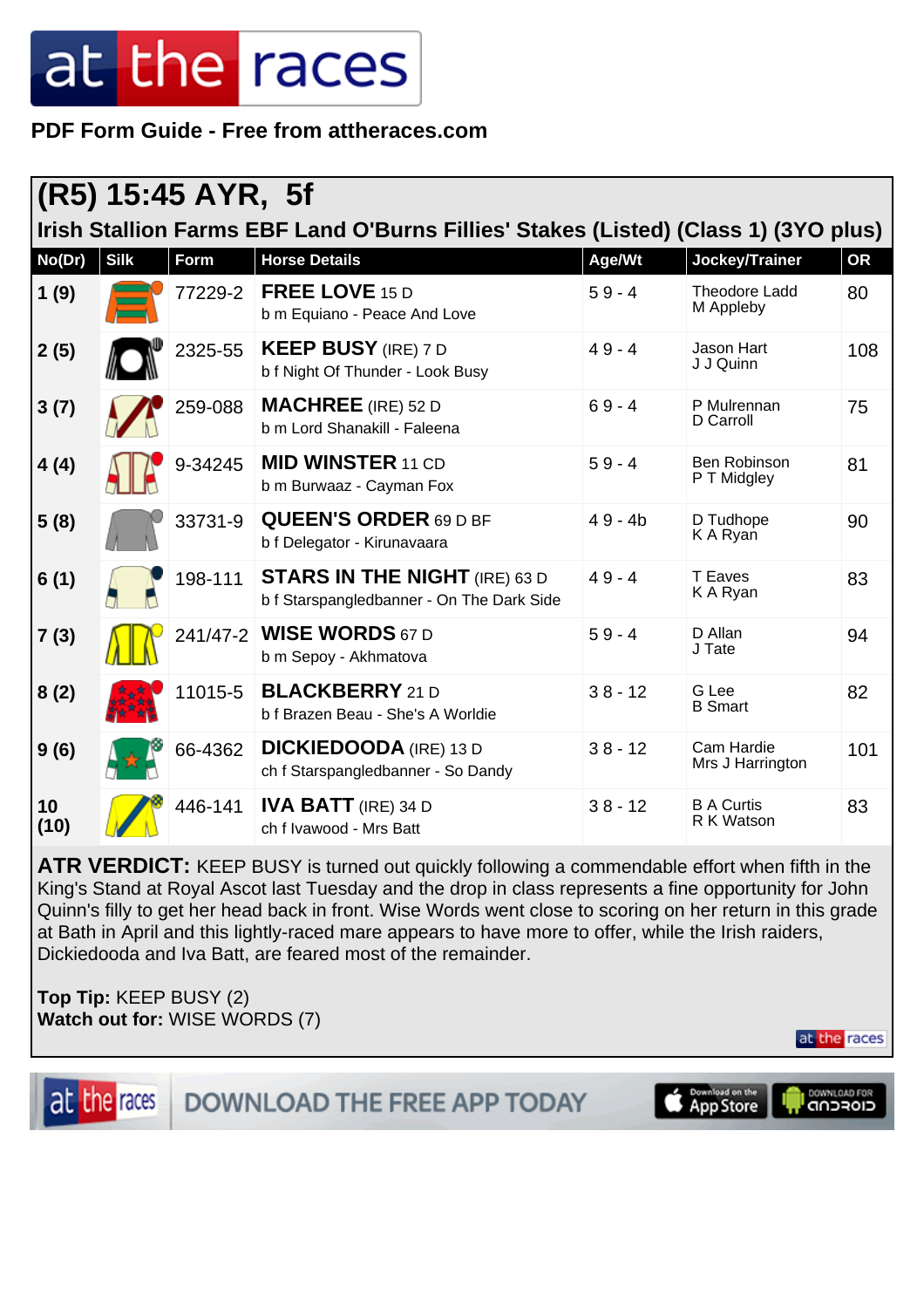**PDF Form Guide - Free from attheraces.com**

|        |             |           | (R6) 16:05 BEVERLEY, 1m 1f 207y                                     |            |                                          |           |
|--------|-------------|-----------|---------------------------------------------------------------------|------------|------------------------------------------|-----------|
|        |             |           | Racing TV Extra On racingtv.com Handicap (Class 6) (3YO only)       |            |                                          |           |
| No(Dr) | <b>Silk</b> | Form      | <b>Horse Details</b>                                                | Age/Wt     | Jockey/Trainer                           | <b>OR</b> |
| 1(6)   |             | 98723     | <b>OUT OF SIGHT (IRE) 26</b><br>b g Outstrip - Bountiful Girl       | $39 - 8$   | D E Hogan (3)<br>Alex French             | 61        |
| 2(7)   |             | 26200-0   | <b>CREATIVE MOJO (IRE) 13</b><br>gr f Marcel - Zebgrey              | $39 - 7h$  | D C Costello<br>Micky Hammond            | 60        |
| 3(13)  |             | 745-402   | <b>RAINBOW'S GIFT 32</b><br>b g Nathaniel - Riot Of Colour          | $39 - 6$   | J Garritty<br>Jedd O'Keeffe              | 59        |
| 4(3)   |             | 9435-00   | TIME FOR A GOOD UN 21<br>b g Adaay - Anna Barkova                   | $39 - 4v1$ | <b>Connor Beasley</b><br>M Dods          | 57        |
| 5(11)  |             | 95-4419   | <b>WILDCITYDIVA 8 D</b><br>ch f Cityscape - Beautifulwildthing      | $39 - 1p$  | D Fentiman<br>T D Easterby               | 54        |
| 6(12)  |             | 0-70337   | <b>BELVEDERE BLAST (IRE) 8</b><br>ch g Buratino - Zelie Martin      | $39 - 1p$  | <b>Rowan Scott</b><br>N Tinkler          | 54        |
| 7(10)  |             | 240-38    | <b>VALLEY OF FLOWERS (IRE) 13</b><br>b f Slade Power - Miss Cape    | $39 - 1$   | S A Gray<br>D O'Meara                    | 54        |
| 8(9)   |             | $0 - 457$ | OH SO QUIET 14<br>b f Dutch Art - Kind Of Hush                      | $38 - 13$  | <b>Harrison Shaw</b><br>Miss J A Camacho | 52        |
| 9(4)   |             | 96-6770   | <b>THE FAST LION</b> (IRE) 14<br>b g The Last Lion - Wizz Up        | $38 - 11$  | J P Sullivan<br>Mrs R Carr               | 50        |
| 10(2)  |             | 453353    | <b>VENTURA KINGDOM (FR) 36</b><br>bl g Dream Ahead - Fox Force Five | $38 - 10$  | J Fanning<br>M Johnston                  | 49        |
| 11 (8) |             | 67553     | JOHNNY BOOM (IRE) 54<br>ch g New Bay - Moody Blue                   | $38 - 9$   | T Hamilton<br>R A Fahey                  | 48        |
| 12(5)  |             | 800332    | GHOSTLY 26<br>gr g Outstrip - Alpha Spirit                          | $38 - 9p$  | Faye McManoman<br>(3)<br>Mrs Barclay     | 48        |
| 13(1)  |             | 670-502   | <b>LADY ZIANA 8</b><br>b f Dawn Approach - Heartlines               | $38 - 7h$  | P Hanagan<br>D H Brown                   | 46        |

Long Handicap: Lady Ziana 8 - 6

ATR VERDICT: GHOSTLY has been a model of consistency of late and has a great chance here off a mark only 1lb higher than when beaten a neck at Carlisle last time. Out Of Sight was a place further back in third there and has to be respected, while Ventura Kingdom failed to stay when tried over 1m6f at Redcar, but his mark continues to fall as he moves back down in distance.

**Top Tip:** GHOSTLY (12) **Watch out for:** OUT OF SIGHT (1)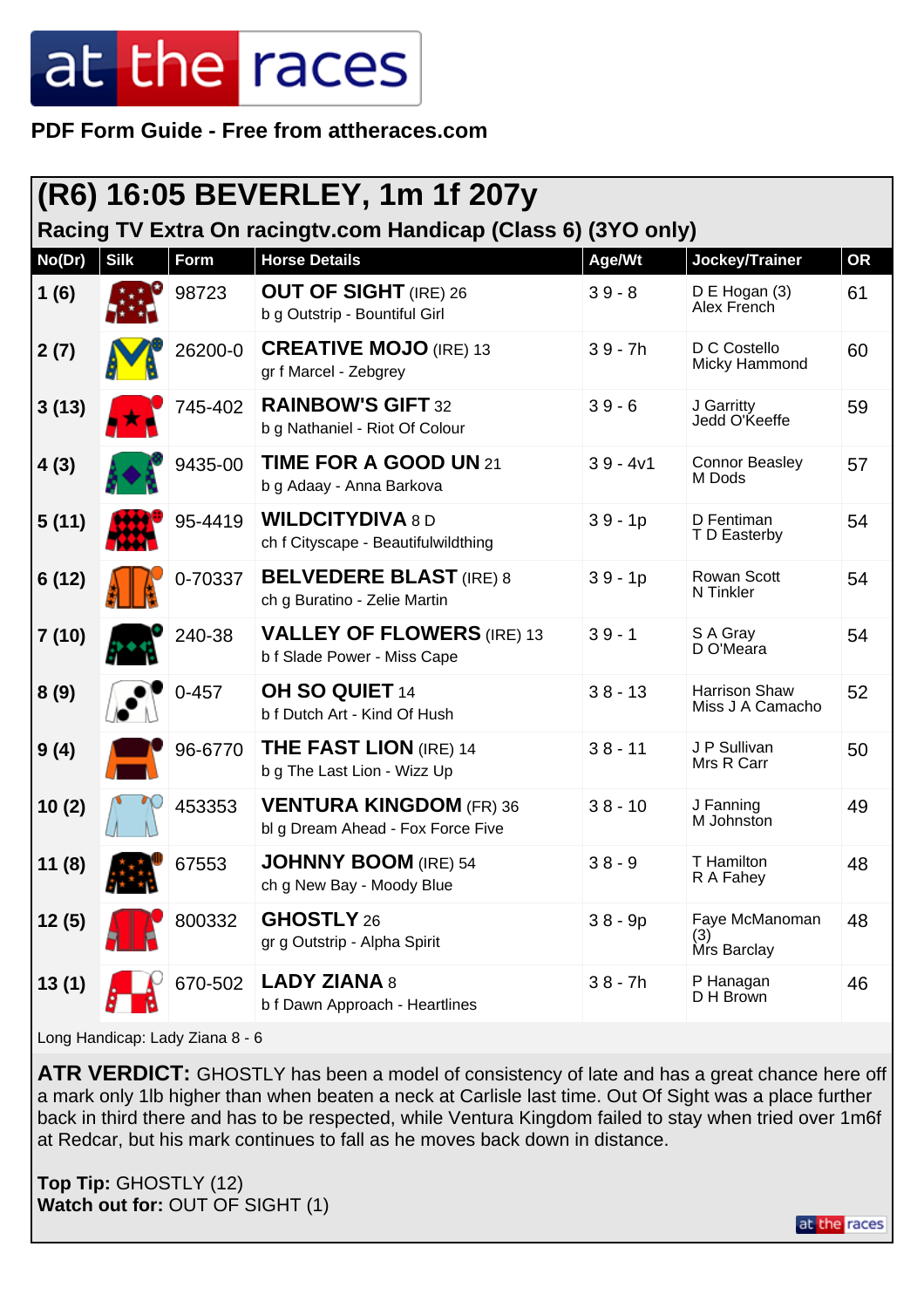**PDF Form Guide - Free from attheraces.com**

| (R6) 16:20 AYR, 1m 5f 26y<br>Ayrshire Cancer Support Handicap (Class 4) (4YO plus) |             |         |                                                                      |           |                                  |           |  |
|------------------------------------------------------------------------------------|-------------|---------|----------------------------------------------------------------------|-----------|----------------------------------|-----------|--|
| No(Dr)                                                                             | <b>Silk</b> | Form    | <b>Horse Details</b>                                                 | Age/Wt    | Jockey/Trainer                   | <b>OR</b> |  |
| 1(2)                                                                               |             | 7-11101 | <b>WISE EAGLE (IRE) 17</b><br>ch g Free Eagle - Best Be Careful      | $49 - 7$  | Billy Garritty (3)<br>Adam Nicol | 80        |  |
| 2(7)                                                                               |             | 1027-23 | <b>CLEARANCE 25 C</b><br>b g Authorized - Four Miracles              | $79 - 7$  | A Mullen<br><b>L</b> Jardine     | 80        |  |
| 3(5)                                                                               |             | 6655-61 | <b>STONIFIC</b> (IRE) 20<br>b g Sea The Stars - Sapphire Pendant     | $89 - 5$  | D Tudhope<br>D O'Meara           | 78        |  |
| 4(9)                                                                               |             | 231113  | <b>GREENGAGE</b> (IRE) 11 CD<br>b m Choisir - Empowermentofwomen     | $69 - 3h$ | Jason Hart<br>T Davidson         | 76        |  |
| 5(8)                                                                               |             | 183/874 | <b>JACK YEATS (IRE) 17</b><br>b g Galileo - Fire Lily                | $58 - 11$ | Paula Muir (3)<br>W Coltherd     | 70        |  |
| 6(6)                                                                               |             | 700-018 | <b>NEW SOCIETY</b> (IRE) 8 D BF<br>b g Rock Of Gibraltar - Ajiaal    | $78 - 7$  | <b>B A Curtis</b><br>R K Watson  | 66        |  |
| 7(4)                                                                               |             | 214233  | <b>AYR POET 14 C</b><br>b g Poet's Voice - Jabbara                   | $68 - 7$  | Jamie Gormley<br>J S Goldie      | 66        |  |
| 8(3)                                                                               |             | 020-642 | <b>FOUR KINGDOMS</b> (IRE) 13 CD<br>b g Lord Shanakill - Four Poorer | $78 - 3$  | P Mathers<br>R Michael Smith     | 62        |  |
| 9(1)                                                                               |             | 75-5433 | <b>THREE CASTLES 14 C</b><br>b g Zoffany - Fountain Of Honour        | $58 - 2p$ | Cam Hardie<br>K Dalgleish        | 61        |  |

**ATR VERDICT:** WISE EAGLE, who had won three on the spin before a disappointing run at York last month, bounced right back to his best and quickly regained the winning thread at Musselburgh recently. He holds leading claims once again off a 1lb higher rating. Greengage, a course-and-distance winner on her penultimate start, is a four-time scorer this term and will appreciate the return to further. Stonific needed every yard to get up over 2m at Ripon earlier this month but has to be respected, while consistent trio Ayr Poet, Four Kingdoms and Three Castles could all make their presence felt.

**Top Tip:** WISE EAGLE (1) **Watch out for:** GREENGAGE (4)

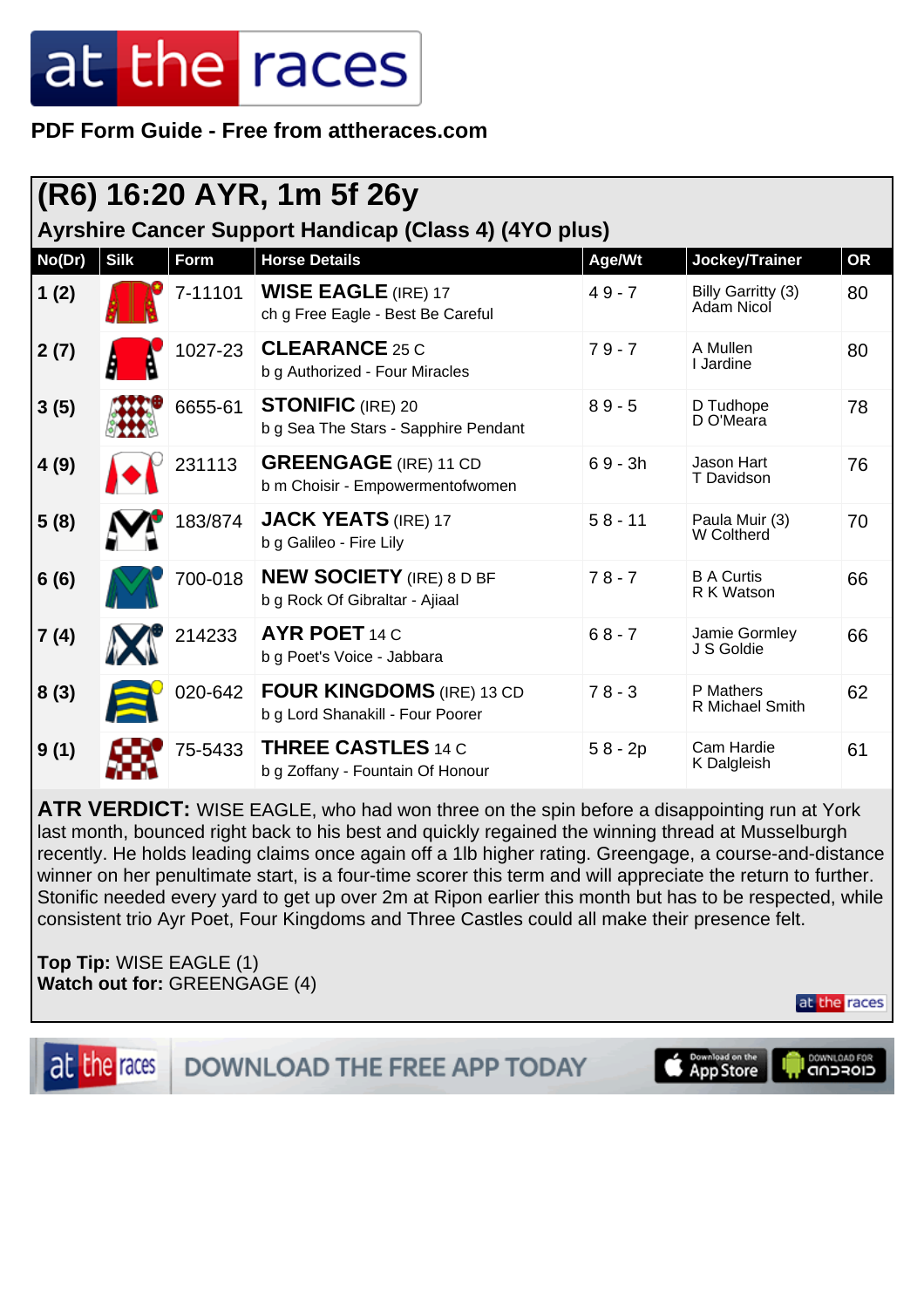**PDF Form Guide - Free from attheraces.com**

### **(R7) 16:40 BEVERLEY, 1m 100y**

**More Flat Racing On Racing TV Median Auction Maiden Stakes (Class 5) (3YO only)**

| No(Dr) | <b>Silk</b> | Form     | <b>Horse Details</b>                                            | Age/Wt   | Jockey/Trainer                             | <b>OR</b>      |
|--------|-------------|----------|-----------------------------------------------------------------|----------|--------------------------------------------|----------------|
| 1(4)   |             | 36       | <b>JUST FOR YUSE (IRE) 35</b><br>br g Dandy Man - Mollie's Girl | $39 - 5$ | Joanna Mason (3)<br>Archie Watson          | $\blacksquare$ |
| 2(5)   |             | $8 - 24$ | <b>JUST JACOB</b> (IRE) 22 BF<br>b g Charm Spirit - Bari        | $39 - 5$ | Cieren Fallon<br>W J Haggas                | 71             |
| 3(2)   |             | 09       | POPPY ROYALE 14<br>b g Poet's Voice - No Poppy                  | $39 - 5$ | D Fentiman<br>T D Easterby                 |                |
| 4(3)   |             | 92-60    | <b>RON O 69</b><br>ch g Toronado - Xaloc                        | $39 - 5$ | Lewis Edmunds<br>J L Eyre                  | 72             |
| 5(7)   |             | 33       | <b>TOMMASO</b> (IRE) 14<br>b g Bobby's Kitten - Aseela          | $39 - 5$ | <b>Harrison Shaw</b><br><b>Stef Keniry</b> |                |
| 6(6)   |             | 73       | <b>NO FLIES ON ME (FR) 28</b><br>b f Bow Creek - Cosquillas     | $39 - 0$ | J Fanning<br>M Johnston                    |                |
| 7(1)   |             | 3        | RAQISA 88<br>b f Mukhadram - Hazy Dancer                        | $39 - 0$ | J Garritty<br>Jedd O'Keeffe                |                |

**ATR VERDICT:** William Haggas boasts a tremendous win rate at Beverley (44%) over the last five years and his candidate, JUST JACOB, gets the vote to shed his maiden tag at the fourth time of asking. The three-year-old gave a good account on seasonal reappearance over this trip and, after a lacklustre run over 1m4f, looks poised to go close in this weaker affair. Just For Yuse displayed plenty of encouraging signs on debut, when being hampered late on, so demands plenty of respect. Tommaso hit the line strong over 7f last time and merits consideration stepping up in trip.

**Top Tip:** JUST JACOB (2) **Watch out for:** JUST FOR YUSE (1)

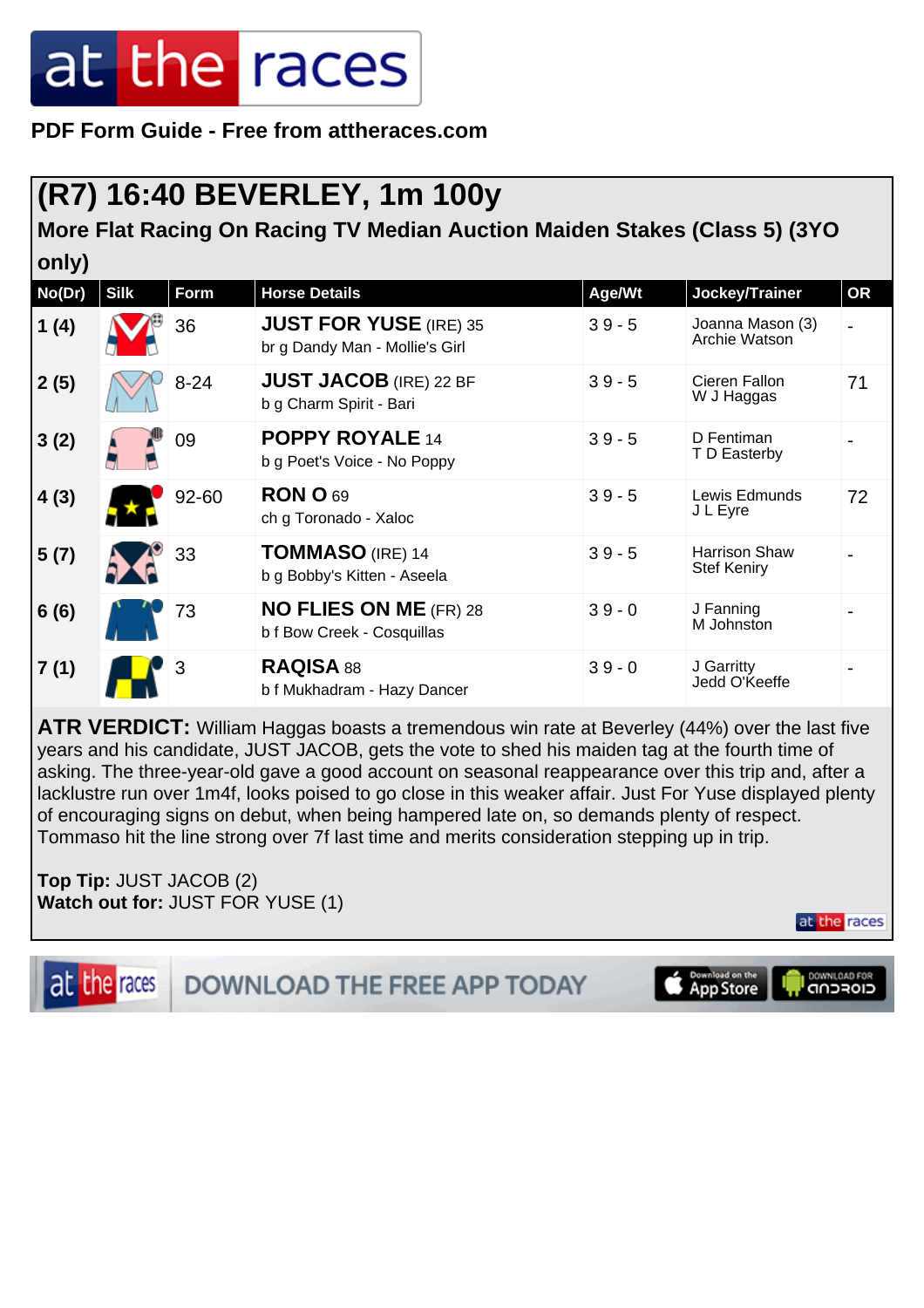#### **PDF Form Guide - Free from attheraces.com**

|            | (R1) 17:00 NEWBURY, 1m 3f<br><b>BetVictor Apprentice Handicap (Class 5) (4YO plus)</b> |             |                                                                     |             |                                                 |           |  |
|------------|----------------------------------------------------------------------------------------|-------------|---------------------------------------------------------------------|-------------|-------------------------------------------------|-----------|--|
| No(Dr)     | <b>Silk</b>                                                                            | <b>Form</b> | <b>Horse Details</b>                                                | Age/Wt      | Jockey/Trainer                                  | <b>OR</b> |  |
| 1(8)       |                                                                                        | 522P-37     | <b>FROZEN WATERS (IRE) 11</b><br>ch g No Nay Never - Whitefall      | $49 - 13b$  | L Browne (5)<br>R Hannon                        | 71        |  |
| 2(10)      |                                                                                        | 2/465-05    | <b>TEX AUSTRALIA (IRE) 134</b><br>b f Australia - Tech Exceed       | $49 - 12$   | Callum Hutchinson<br>(3)<br>A M Balding         | 70        |  |
| 3(9)       |                                                                                        |             | 14/276-1   LADY RESET 22<br>ch m Yorgunnabelucky - Reset City       | $59 - 12tp$ | Gina Mangan (3)<br>D Pipe                       | 70        |  |
| 4 (15)     |                                                                                        | 0551-80     | <b>FIRST CHARGE</b> (IRE) 45<br>b g Dansili - Melodramatic          | $49 - 11$   | Saffie Osborne<br><b>Ed Walker</b>              | 69        |  |
| 5(11)      |                                                                                        | 450-441     | <b>CARP KID</b> (IRE) 21 D<br>b g Lope De Vega - Homegrown          | $69 - 10p$  | Jonathan Fisher<br>J L Flint                    | 68        |  |
| 6(13)      |                                                                                        | 863/7       | AL GAIYA (FR) 14<br>b f Olympic Glory - Lathah                      | $49 - 9h$   | <b>Oisin McSweeney</b><br>(5)<br>Brian O'rourke | 67        |  |
| 7(12)      |                                                                                        | 46470-5     | <b>TRALEE HILLS 43</b><br>gr g Mount Nelson - Distant Waters        | $79 - 9v$   | <b>William Carver</b><br>S Hodgson              | 67        |  |
| 8(1)       |                                                                                        | 5-56467     | <b>NAWAR 16</b><br>b g Henrythenavigator - Nouriya                  | $69 - 9tp$  | Elisha Whittington<br>M R Bosley                | 67        |  |
| 9(5)       |                                                                                        | 5-5704      | <b>MONTAQEM</b> (FR) 18<br>b g Muhaarar - African Skies             | $49 - 9$    | <b>Rhys Clutterbuck</b><br>M J Attwater         | 67        |  |
| 10(4)      |                                                                                        | $5/55-5$    | <b>CORAZONADA</b> (IRE) 12<br>ch f Camacho - Giant Dancer           | $49 - 8$    | Matteo Pinna (7)<br>I Mohammed                  | 66        |  |
| 11(2)      |                                                                                        | 6386-76     | <b>LEXINGTON LAW (IRE) 57 D</b><br>b g Lawman - Tus Nua             | $89 - 6$    | Georgia King (5)<br>A King                      | 64        |  |
| 12(6)      |                                                                                        | 74-3714     | <b>POLAR CLOUD 28</b><br>gr g Mount Nelson - Cloud Illusions        | $59 - 5p$   | S B Kirrane<br>Mrs H Main                       | 63        |  |
| 13<br>(14) |                                                                                        | 80/415-7    | <b>MILITRY DECORATION (IRE) 26</b><br>b g Epaulette - Funcheon Vale | $69 - 2$    | Laura Pearson<br>Camilla Poulton                | 60        |  |
| 14(7)      |                                                                                        | 160262      | <b>SUNS UP GUNS UP 8</b><br>ch g Lope De Vega - Strictly Silca      | $49 - 1p$   | A J Farragher (3)<br>Mrs A J Perrett            | 59        |  |
| 15(3)      |                                                                                        | 9-03760     | <b>SELECTO 16</b><br>b g Paco Boy - Telescopic                      | $49 - 0$    | George Bass<br>M R Channon                      | 58        |  |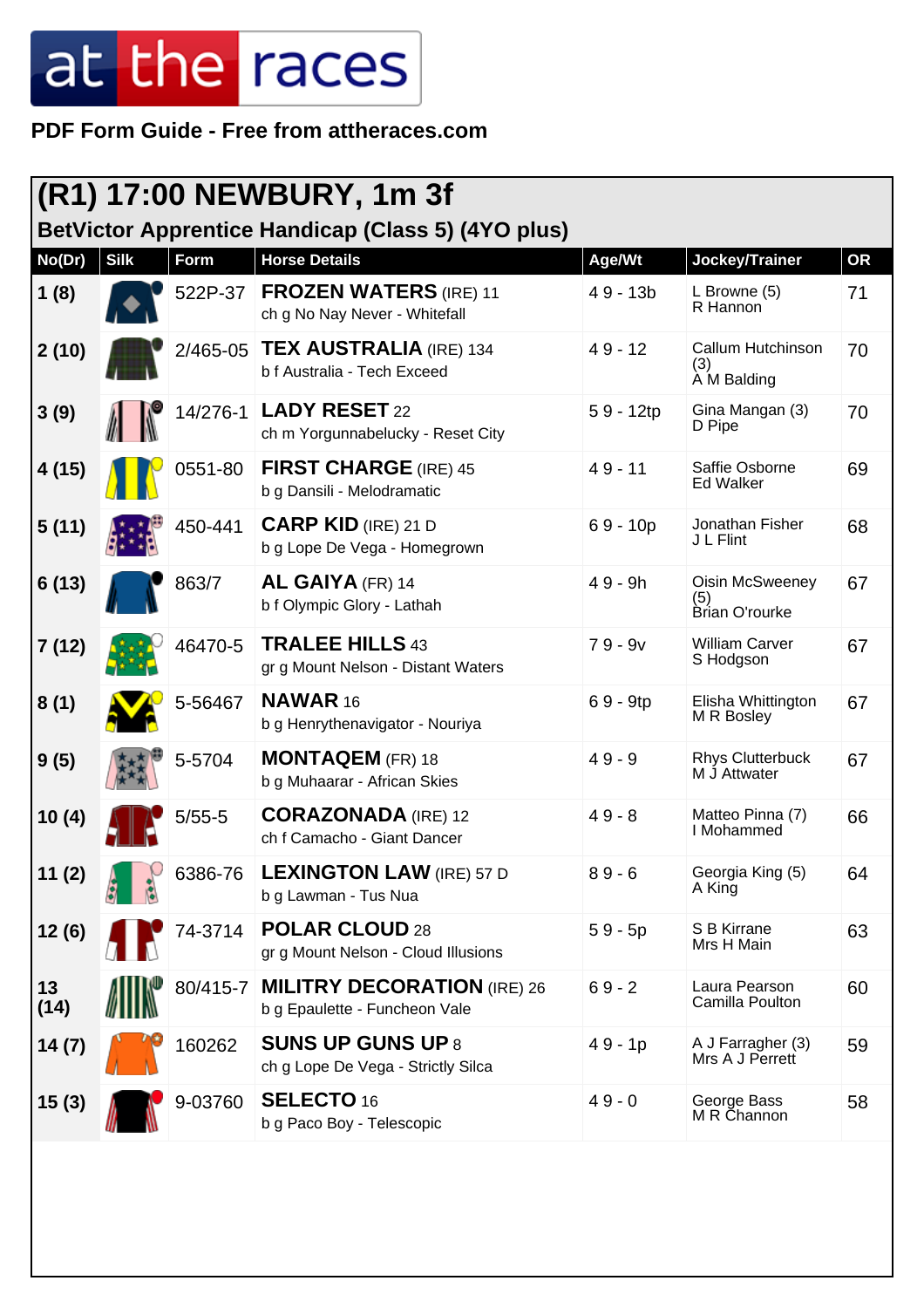**PDF Form Guide - Free from attheraces.com**

| (R8) 17:15 BEVERLEY, 5f                                                      |             |         |                                                               |            |                                        |           |  |  |
|------------------------------------------------------------------------------|-------------|---------|---------------------------------------------------------------|------------|----------------------------------------|-----------|--|--|
| Go Racing In Yorkshire Future Stars Apprentice Handicap (Class 6) (3YO only) |             |         |                                                               |            |                                        |           |  |  |
| No(Dr)                                                                       | <b>Silk</b> | Form    | <b>Horse Details</b>                                          | Age/Wt     | Jockey/Trainer                         | <b>OR</b> |  |  |
| 1(2)                                                                         |             | 23-4334 | <b>SHOW YOURSELF 12</b><br>b f Acclamation - Dare To Dream    | $39 - 9$   | Stefano Cherchi<br>J Tate              | 67        |  |  |
| 2(4)                                                                         |             | 4-15743 | <b>MARVE 15</b><br>ch g Twilight Son - Miss Marvellous        | $39 - 7$   | <b>Oliver Stammers</b><br>L A Mullaney | 65        |  |  |
| 3(8)                                                                         |             | 09-1240 | <b>BLISSFUL SONG (IRE) 19 D</b><br>b f Mehmas - Kummel Excess | $39 - 4$   | Harry Russell<br>Ollie Pears           | 62        |  |  |
| 4(9)                                                                         |             | 953806  | <b>MOLLYS BROTHER 9</b><br>b g Mayson - Bacall                | $39 - 3$   | Gaia Boni (5)<br>N Tinkler             | 61        |  |  |
| 5(7)                                                                         |             | 247-568 | <b>AMAZING ANNA 18</b><br>ch f Coach House - Talqaa           | $39 - 0$   | Zak Wheatley (3)<br>Mr M T Walford     | 58        |  |  |
| 6(6)                                                                         |             | 0600-32 | <b>FOSSOS</b> (IRE) 18<br>b g Dandy Man - Beguiler            | $38 - 7tp$ | Ella McCain<br>T D Easterby            | 51        |  |  |
| 7(3)                                                                         |             | 640829  | <b>LADY OF DESIRE 25</b><br>ch f Territories - Fantacise      | $38 - 3$   | Jonny Peate (5)<br>Mrs Barclay         | 47        |  |  |
| 8(1)                                                                         |             | 9-43346 | <b>SHE'S A DEVA 28 BF</b><br>b f Fountain Of Youth - Rosein   | $38 - 2$   | <b>Andrew Breslin</b><br>N Tinkler     | 46        |  |  |
| 9(5)                                                                         |             | 66-8738 | <b>KRYSTAL MAZE (IRE) 19</b><br>b f Kodiac - Escapism         | $38 - 2$   | William Humphrey<br>(5)<br>Ollie Pears | 46        |  |  |

Long Handicap: Krystal Maze 8 - 1

**ATR VERDICT:** In this competitive affair a chance is taken on BLISSFUL SONG, in the hope she leaves her latest outing firmly behind her. She hit the ground running this campaign, with a win on the Fibresand at Southwell, and, now the form of her penultimate run has been handsomely advertised, should give a good account in this contest. Fossos was just denied on his latest outing and demands respect in a similar event. Top-weight Show Yourself has been running with credit in deeper waters and merits consideration.

**Top Tip:** BLISSFUL SONG (3) **Watch out for:** FOSSOS (6)

at the races



DOWNLOAD THE FREE APP TODAY

Download on the<br>App Store DOWNLOAD FOR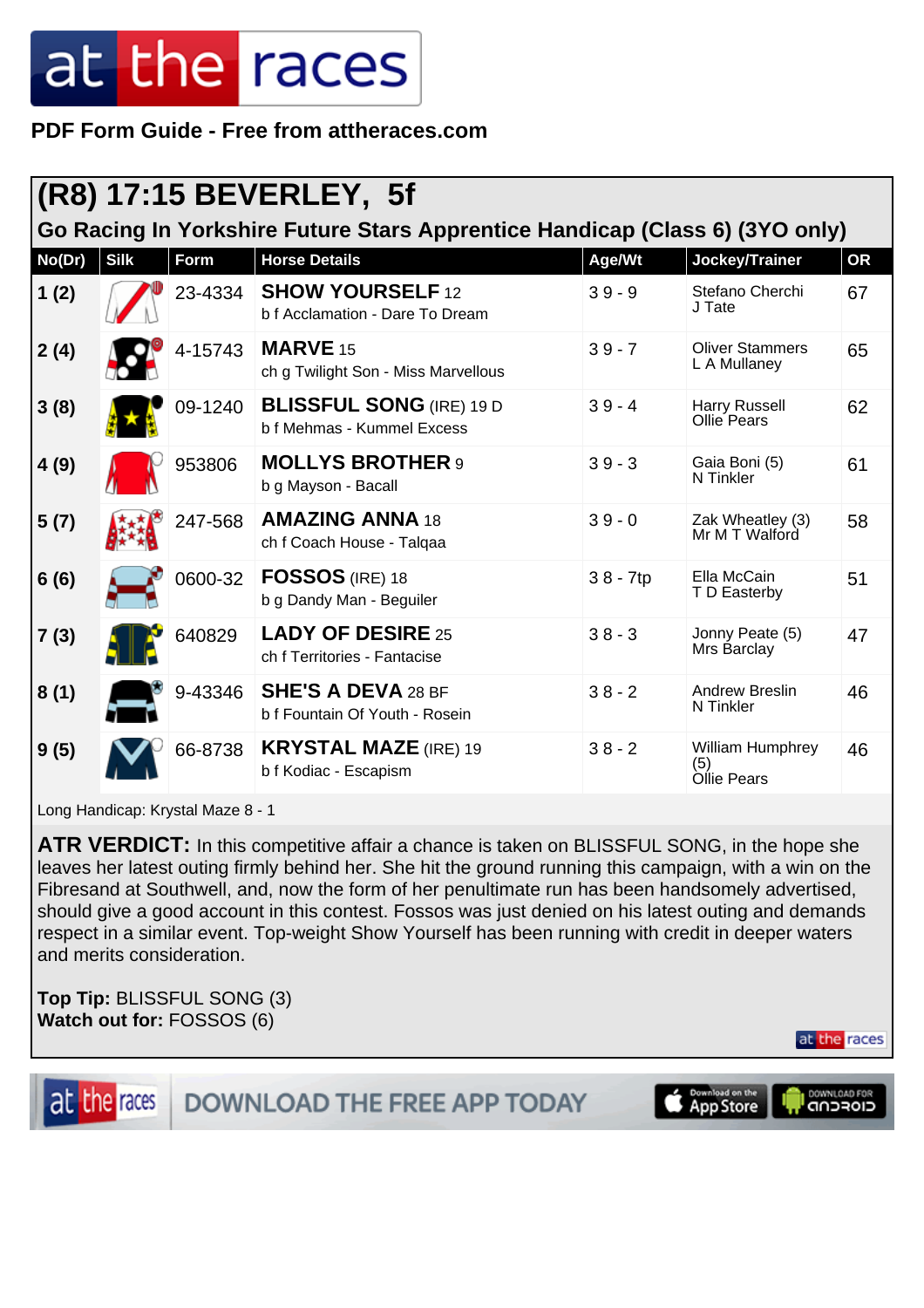**PDF Form Guide - Free from attheraces.com**

### **(R2) 17:30 NEWBURY, 6f**

#### **Pump Technology And Jonathan Portman Fillies' Restricted Novice Stakes (Class 4) (2YO only)**

| No(Dr)     | <b>Silk</b> | <b>Form</b> | <b>Horse Details</b>                                            | Age/Wt     | Jockey/Trainer                                   | <b>OR</b>      |
|------------|-------------|-------------|-----------------------------------------------------------------|------------|--------------------------------------------------|----------------|
| 1(2)       |             | 5           | <b>IF YOU CAN DREAM 15</b><br>ch f Showcasing - Ahwahnee        | $29 - 0$   | <b>Hector Crouch</b><br>C G Cox                  |                |
| 2(3)       |             |             | <b>ISEMEL (IRE)</b><br>b f Camacho - Mia Madonna                | $29 - 0$   | P J Dobbs<br>R Hannon                            |                |
| 3(4)       |             |             | <b>NAZANIN (USA)</b><br>b f Declaration Of War - Woodland Scene | $29 - 0$   | Hollie Doyle<br>Archie Watson                    |                |
| 4(5)       |             |             | <b>BANPHRIONSANALUAS</b><br>b f Aclaim - Amirah                 | $28 - 12$  | L P Keniry<br>J Tuite                            |                |
| 5(12)      |             |             | <b>DAYSLEEPER</b><br>b f Twilight Son - Early Start             | $28 - 12$  | James Doyle<br>J Tuite                           |                |
| 6(13)      |             |             | <b>DESERT</b> (IRE)<br>b f Havana Gold - Jewel In The Sand      | $28 - 12$  | S M Levey<br>R Hannon                            | $\blacksquare$ |
| 7(11)      |             |             | <b>NEXT SECOND</b><br>b f Hot Streak - Millisecond              | $28 - 12$  | Jason Watson<br>R Charlton                       |                |
| 8(7)       |             | 44          | <b>ADAAYDREAMBELIEVER 15</b><br>b f Adaay - Bertorizzia         | $28 - 10$  | <b>Charles Bishop</b><br>Eve Johnson<br>Houghton |                |
| 9(9)       |             |             | <b>BABY BAY 11</b><br>ch f New Bay - Albertine Rose             | $28 - 10$  | Rob Hornby<br>J G Portman                        |                |
| 10(8)      |             |             | <b>BASS STRAIT</b><br>b f Cityscape - Rough Courte              | $28 - 10$  | George Bass (5)<br>M R Channon                   |                |
| 11<br>(10) |             | 90          | <b>DEADLY WEAPON (IRE) 8</b><br>b f Profitable - She's A Pistol | $28 - 10p$ | Tom Marquand<br>Archie Watson                    |                |
| 12(6)      |             | 5           | PEGGOTY 24<br>b f Hot Streak - Semayyel                         | $28 - 10$  | Oisin Murphy<br>Ed Walker                        |                |
| 13(1)      |             |             | <b>SULEVIA</b><br>b f Pearl Secret - Lightable                  | $28 - 10$  | <b>Jack Mitchell</b><br>J G Portman              |                |

**ATR VERDICT:** There was plenty to like about PEGGOTY's opening fifth over 5f at Salisbury, showing her inexperience early on before finishing well, and she can play a leading role stepped up in trip with Oisin Murphy taking over the reigns. Hollie Doyle was aboard the selection on debut and tonight rides an interesting newcomer in the shape of Nazanin. Her, Desert, Isemel and Next Second are all worth a market check at least.

**Top Tip:** PEGGOTY (12) **Watch out for:** NAZANIN (3)

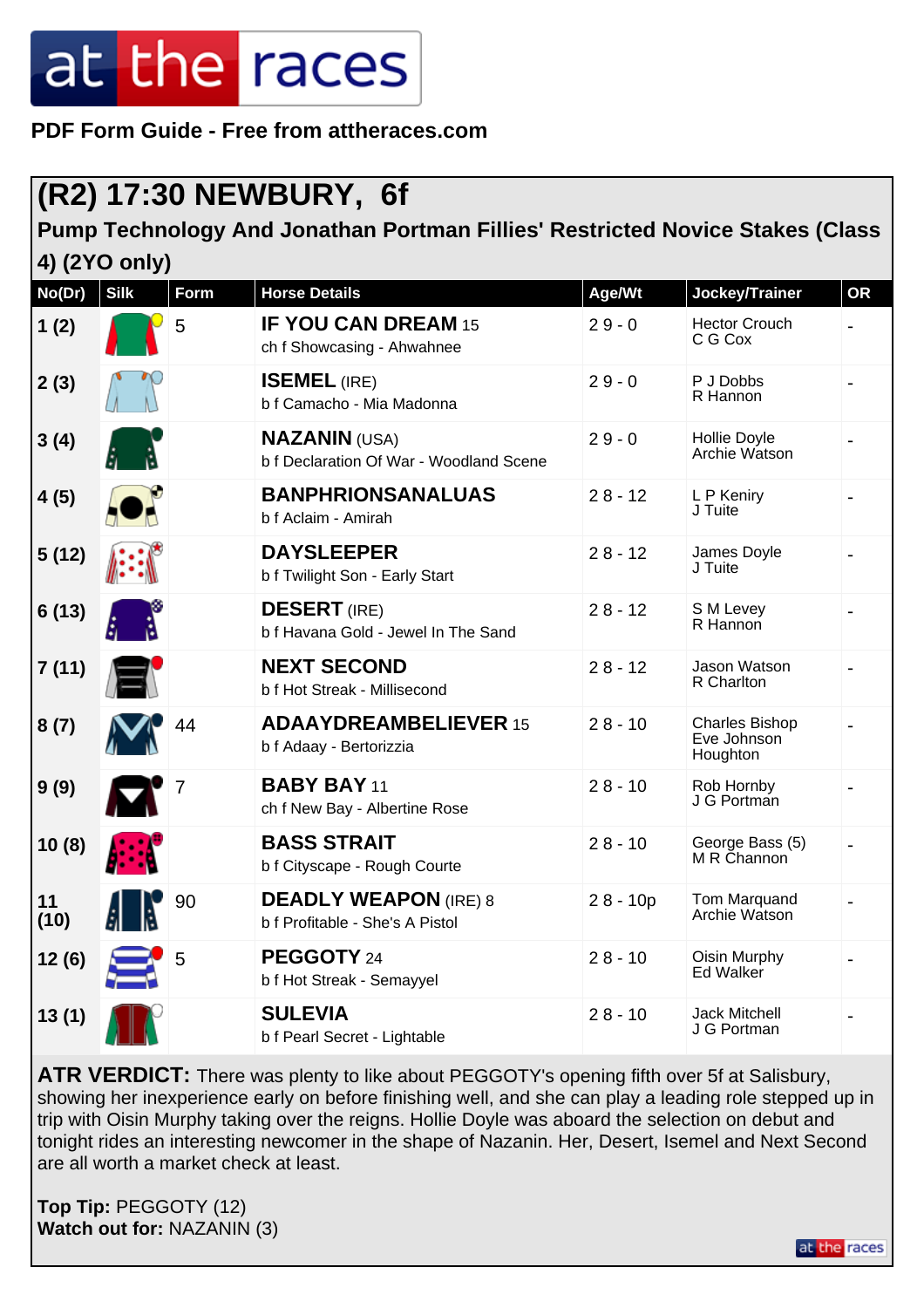**PDF Form Guide - Free from attheraces.com**

|                  | (R1) 17:45 NEWTON ABBOT, 2m 2f 110y                                  |         |                                                                         |              |                                         |           |  |  |  |
|------------------|----------------------------------------------------------------------|---------|-------------------------------------------------------------------------|--------------|-----------------------------------------|-----------|--|--|--|
|                  | Racing Partnership TRP Novices' Handicap Hurdle (Class 5) (4YO plus) |         |                                                                         |              |                                         |           |  |  |  |
| <b>No</b>        | <b>Silk</b>                                                          | Form    | <b>Horse Details</b>                                                    | Age/Wt       | Jockey/Trainer                          | <b>OR</b> |  |  |  |
| $\mathbf 1$      |                                                                      | 352P65- | <b>IF KARL'S BERG DID 62</b><br>b g Fame And Glory - Mayberry           | $611 - 12$   | Mitchell Bastyan (3)<br>M F Harris      | 100       |  |  |  |
| $\boldsymbol{2}$ |                                                                      | 33563-3 | <b>DECORATION OF WAR (IRE) 44</b><br>b g Declaration Of War - Sea paint | $611 - 12h$  | Jason Dixon (7)<br>Maxwell Young        | 100       |  |  |  |
| $\mathbf{3}$     |                                                                      | 6568-17 | <b>SECRET POTION</b> (GER) 29 BF<br>b g Dabirsim - Sola Gratia          | 5 11 - 9bt   | H Cobden<br>P F Nicholls                | 97        |  |  |  |
| 4                |                                                                      | 99099-7 | <b>PERFECT PREDATOR 14</b><br>b g Passing Glance - Cosmea               | $611 - 6$    | Kielan Woods<br>D J Jeffreys            | 94        |  |  |  |
| 5                |                                                                      | F284-P5 | <b>VANDERBILT</b> (IRE) 19<br>ch g Intense Focus - Star Of The West     | 7 10 - 12p   | Theo Gillard (5)<br><b>Mark Gillard</b> | 86        |  |  |  |
| 6                |                                                                      | 5/0U94- | <b>CAFFE MACCHIATO (IRE) 29</b><br>b g Fast Company - Cappuccino        | $610 - 9$ vt | Alan Johns<br>Tim Vaughan               | 83        |  |  |  |
| $\overline{7}$   |                                                                      | 0P09-25 | ALRAMZ <sub>12</sub><br>b g Intello - Rewaaya                           | $510 - 8$    | Lucy Gardner<br>Mrs S Gardner           | 82        |  |  |  |
| 8                |                                                                      | 6P/U700 | <b>ALKADEMON</b> (IRE) 208<br>br g Alkaadhem - Cats Concert             | $710 - 8$    | M G Nolan<br>Miss L Blackford           | 82        |  |  |  |
| 9                |                                                                      | 0263-11 | <b>SHANANDOA 7D</b><br>b m Shamardal - Divisa                           | $1010 - 7$   | Jack Tudor (3)<br>D Brace               | 81        |  |  |  |
| 10               |                                                                      | 890/F4P | <b>CAROLINE'S QUEST (IRE) 62</b><br>b m Beat Hollow - Tramp Stamp       | $610 - 5t$   | Charlie Price (5)<br>Tim Vaughan        | 79        |  |  |  |
| 11               |                                                                      |         | 8673/7-3 SERVEONTIME (IRE) 23<br>b g Echo Of Light - Little Lovely      | 10 10 - 3tp  | J E Moore<br>Mrs H R J Nelmes           | 77        |  |  |  |
| 12               |                                                                      | 0P0/77- | <b>RICHIE VALENTINE 19</b><br>b g Native Ruler - Karmest                | 7 10 - 0tp   | Chris Ward (5)<br>J G M O'Shea          | 74        |  |  |  |
| 13               |                                                                      | 99800/7 | <b>RUBHEIRA 11</b><br>ch m Arkadian Hero - Devon Ruby                   | $910 - 0$ ht | Conor Ring (3)<br><b>B</b> Barr         | 74        |  |  |  |

Long Handicap: Rubheira 9 - 9

**ATR VERDICT:** SHANANDOA opened her hurdles account at Uttoxeter earlier this month and then followed up under a penalty at Stratford four days later. The thriving 10-year-old could still be ahead of the assessor and looks the one to beat in search of a quick-fire hat-trick. Secret Potion got off the mark at Warwick on his penultimate start, but nothing went right when sent off favourite at Ludlow last time. He could be a factor if back at his best, while Fontwell third Serveontime is another to consider.

**Top Tip:** SHANANDOA (9) **Watch out for:** SECRET POTION (3)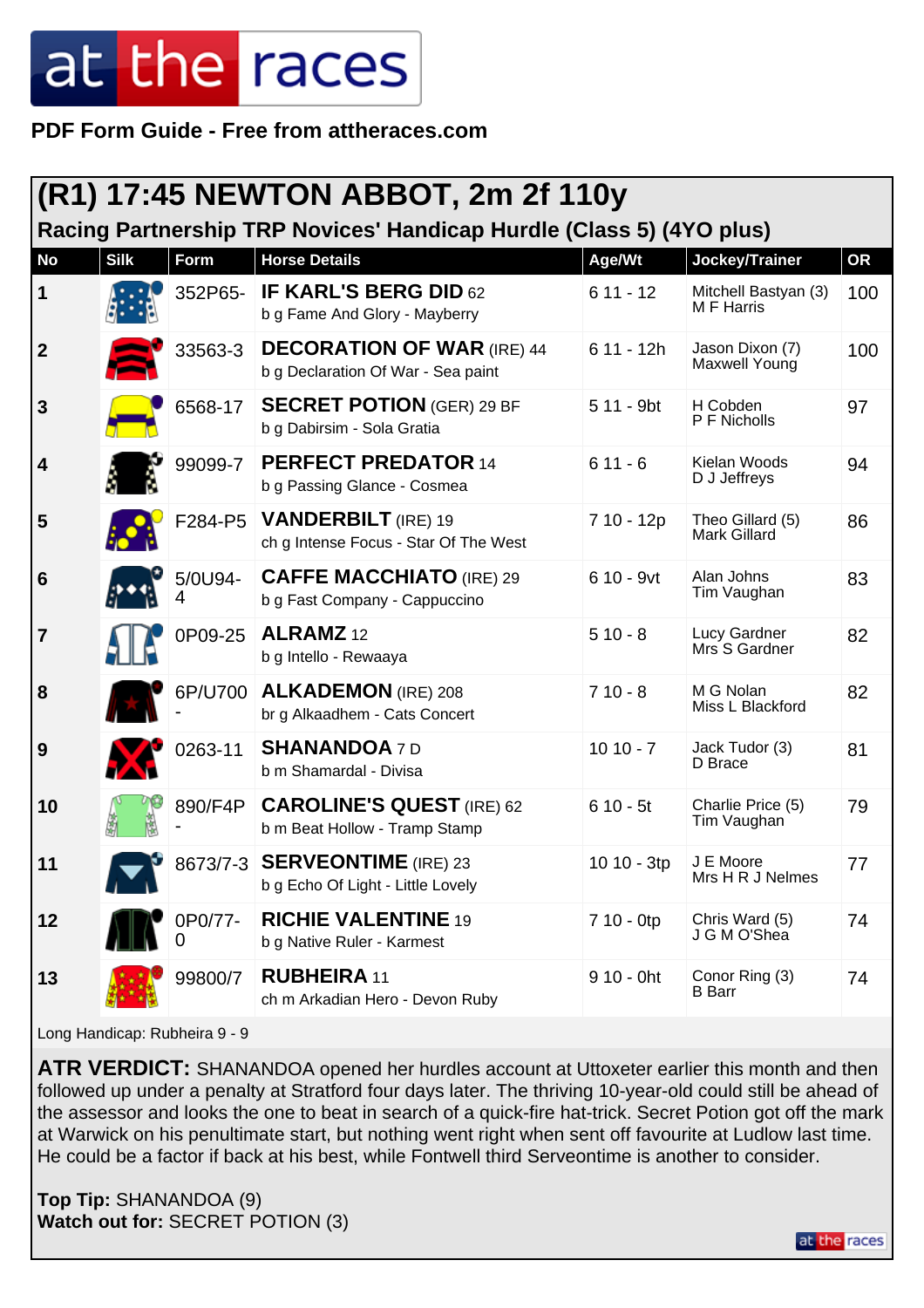**PDF Form Guide - Free from attheraces.com**

|                                                                               | (R3) 18:00 NEWBURY, 7f |      |                                                           |          |                                            |           |  |  |  |
|-------------------------------------------------------------------------------|------------------------|------|-----------------------------------------------------------|----------|--------------------------------------------|-----------|--|--|--|
| Hot To Trot Racing EBF Fillies' Novice Stakes (GBB Race) (Class 4) (2YO only) |                        |      |                                                           |          |                                            |           |  |  |  |
| No(Dr)                                                                        | <b>Silk</b>            | Form | <b>Horse Details</b>                                      | Age/Wt   | Jockey/Trainer                             | <b>OR</b> |  |  |  |
| 1(8)                                                                          |                        | 61   | <b>WILD BEAUTY 32</b><br>b f Frankel - Tulips             | $29 - 6$ | W Buick<br>C Appleby                       |           |  |  |  |
| 2(3)                                                                          |                        | 6    | <b>GOLDILOCKS 11</b><br>ch f Havana Gold - Life Is Golden | $29 - 0$ | P J Dobbs<br>R Hannon                      |           |  |  |  |
| 3(4)                                                                          |                        |      | <b>KAWIDA</b><br>b f Sir Percy - Kandahari                | $29 - 0$ | <b>Edward Greatrex</b><br><b>Ed Walker</b> |           |  |  |  |
| 4(2)                                                                          |                        | 37   | <b>MIRIQUE 51</b><br>b f Ribchester - Magique             | $29 - 0$ | M Harley<br>H J L Dunlop                   |           |  |  |  |
| 5(5)                                                                          |                        |      | <b>MOON ISLAND</b><br>b f Oasis Dream - Dhan Dhana        | $29 - 0$ | Jason Watson<br>R Charlton                 |           |  |  |  |
| 6(1)                                                                          |                        |      | <b>NOONIE</b><br>b f Almanzor - Gallice                   | $29 - 0$ | F Norton<br>M Johnston                     |           |  |  |  |
| 7(6)                                                                          |                        | 62   | <b>RIVER PRIDE 17</b><br>b f Oasis Dream - Highest        | $29 - 0$ | S M Levey<br>R Hannon                      |           |  |  |  |
| 8(7)                                                                          |                        | 5    | <b>TADITA TWITCH 21</b><br>b f Siyouni - Twitch           | $29 - 0$ | Saffie Osborne (5)<br>E A L Dunlop         |           |  |  |  |

**ATR VERDICT:** WILD BEAUTY and River Pride both bring solid form to the table and make most appeal, with preference for the proven soft ground performer. Charlie Appleby's filly powered through the Haydock mud when winning readily over 6f last month and this longer trip ought to suit. Noonie and Moon Island are respected on debut and a strong market move for either could well be worth noting.

**Top Tip:** WILD BEAUTY (1) **Watch out for:** RIVER PRIDE (7)

at the races





DOWNLOAD FOR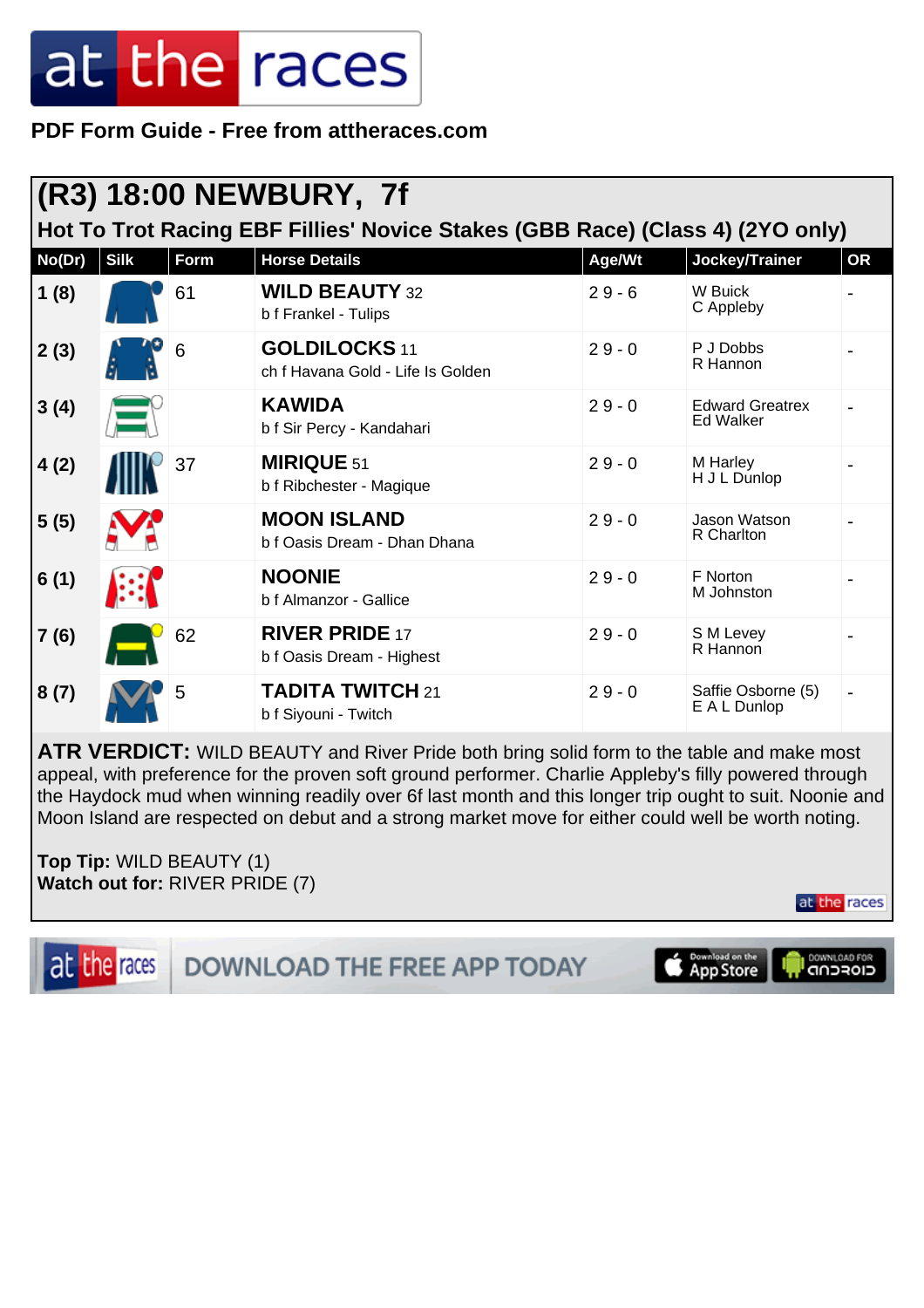**PDF Form Guide - Free from attheraces.com**

| $(R2)$ 18:15 NEWTON ABBOT, 2m 4f 216y                      |             |              |                                                                            |              |                                                 |           |  |  |  |  |  |  |
|------------------------------------------------------------|-------------|--------------|----------------------------------------------------------------------------|--------------|-------------------------------------------------|-----------|--|--|--|--|--|--|
| Racing Partnership TRP Handicap Chase (Class 4) (5YO plus) |             |              |                                                                            |              |                                                 |           |  |  |  |  |  |  |
| <b>No</b>                                                  | <b>Silk</b> | Form         | <b>Horse Details</b>                                                       | Age/Wt       | Jockey/Trainer                                  | <b>OR</b> |  |  |  |  |  |  |
| 1                                                          |             | 25D/32-<br>3 | <b>DELIGHT OF DUBAI (IRE) 26</b><br>b m Dubai Destination - Bonny Hall     | $711 - 12$   | R T Dunne<br><b>Noel Williams</b>               | 115       |  |  |  |  |  |  |
| $\mathbf{2}$                                               |             |              | 2P/51P3   RIZZARDO 106<br>gr g Tikkanen - Last Spruce                      | $911 - 11$   | <b>Sam Twiston-Davies</b><br>N A Twiston-Davies | 114       |  |  |  |  |  |  |
| 3                                                          |             |              | 1117P-P   <b>VOCALISER</b> (IRE) 12 D<br>b g Vocalised - Bring Back Matron | 9 11 - 9tp   | Fergus Gregory (3)<br><b>Olly Murphy</b>        | 112       |  |  |  |  |  |  |
| 4                                                          |             | 43542-3      | <b>DEMON D'AUNOU (FR) 49 D</b><br>b g Martaline - Jimagine li              | $811 - 8h$   | William Marshall (7)<br>Jonjo O'Neill           | 111       |  |  |  |  |  |  |
| 5                                                          |             |              | 5613-9F COURT DUTY (IRE) 26 CD<br>b g Court Cave - Easter Duties           | $911 - 6t$   | Nick Scholfield<br>J L Flint                    | 109       |  |  |  |  |  |  |
| 6                                                          |             | 223PP/8      | <b>HE'S A BULLY</b> (IRE) 11<br>b g Westerner - Kitty Maher                | $1210 - 10$  | Caoilin Quinn (7)<br>J D Frost                  | 99        |  |  |  |  |  |  |
| 7                                                          |             | 239454-      | <b>TWASN'T THE PLAN (IRE) 73</b><br>b g Presenting - Gentle Alice          | $810 - 4ht$  | Charlie Price (5)<br>Tim Vaughan                | 93        |  |  |  |  |  |  |
| 8                                                          |             |              | 6799-PP CATCH THE CUBAN 27<br>b g Havana Gold - Reyamour                   | $510 - 0$ tp | Harry Kimber (7)<br>C L Tizzard                 | 89        |  |  |  |  |  |  |

Long Handicap: Catch The Cuban 9 - 13

**ATR VERDICT:** DELIGHT OF DUBAI has been knocking on the door since returning from a year off the track in March and has a great chance of bettering his most recent effort, when third at Worcester, off the same rating. He shades the verdict here over Demon D'Aunou, who was running well at Southwell last month before any chance of winning ended when blundering at the last. Rizzardo weakened quickly when sighted at the same venue in the spring, but a drop back in trip boosts his claims and he is also on the shortlist.

**Top Tip:** DELIGHT OF DUBAI (1) **Watch out for:** DEMON D'AUNOU (4)

at the races

DOWNLOAD FOR



DOWNLOAD THE FREE APP TODAY